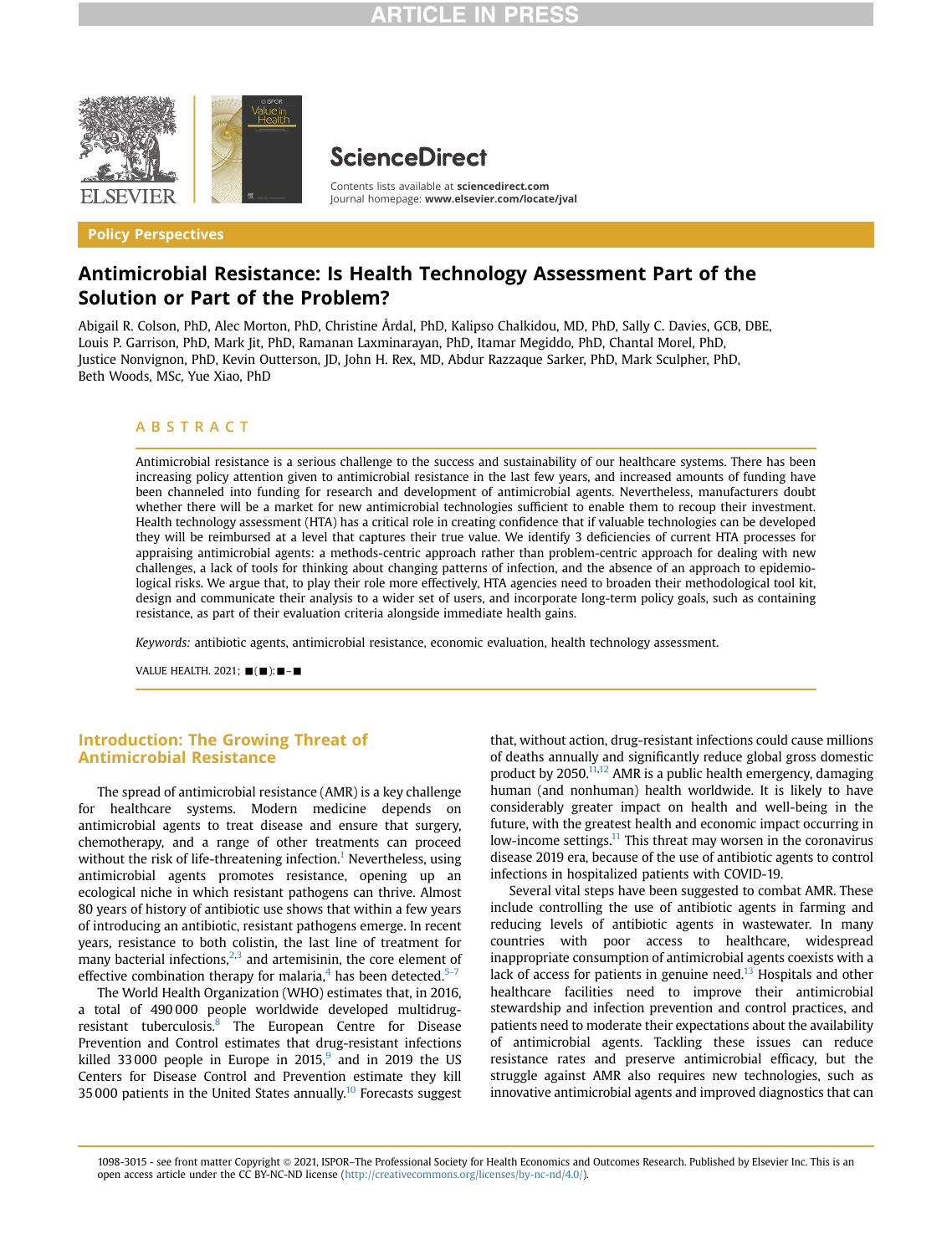help target antimicrobial agents, ensuring they are only used when necessary. New and existing vaccines can also help, through tackling the spread of microbial diseases generally or resistant strains specifically. $14$ 

Despite the need for new technologies, the WHO has said the clinical antibacterial pipeline is not sufficient.<sup>15-17</sup> Large pharmaceutical companies such as Sanofi, Novartis, and AstraZeneca have stopped their antimicrobial development programs.<sup>18</sup> High development costs, the availability of cheap alternatives, and the small potential market for new antimicrobial agents (in part because of the necessity of ensuring appropriate stewardship of novel therapies) reduce the economic incentives for research and development (R&D) of new antimicrobial agents, creating a need for innovative policy and thinking to support R&D efforts.

# Why Does This Matter for Health Technology Assessment?

AMR has ascended the international policy agenda [\(Table 1](#page-2-0)), and this political attention has been matched with increased funding to support R&D of antibiotic agents: the international nonprofit funding vehicle CARB-X is supporting more than 80 new antibiotic R&D projects with funding up to \$500 million over 2016 to 2021 $29,30$ ; the REPAIR Impact Fund will spend \$165 million over the next 5 years as an investor in antibiotic  $R&D^{31}$  $R&D^{31}$  $R&D^{31}$ ; and Global Antibiotic Research and Development Partnership, a nonprofit cofounded by WHO, and the Drugs for Neglected Diseases Initiative focusing on health needs in low- and mid-income countries (LMICs) have cofunded phase III trials for a new drug for gonorrhea.<sup>[32,](#page-5-12)[33](#page-5-13)</sup>

These initiatives are an important step, but new technologies, however clinically promising, will not be available on the market unless investors have a clear path to secure an adequate return. Currently, potential investors doubt whether these technologies represent a viable business proposition. The recent failure of Achaogen, a biopharmaceutical company that brought plazomicin—a new antibiotic capable of treating multidrugresistant infections—to market in 2018 but filed for bankruptcy in April 2019, $34$  demonstrates the validity of these concerns. The application for market authorization in Europe for plazomicin was withdrawn in June  $2020$ ,<sup>35</sup> and omadacycline had a similar fate the previous October,  $36,37$  $36,37$  with both withdrawals substantially driven by economic infeasibility.

One way to match demand for a new technology to clinical need is through the use of health technology assessment (HTA), which estimates the cost-effectiveness of a new medical technology and suggests to payers whether or not the product should be reimbursed. HTA bodies in some countries go a step further and use cost-effectiveness analysis to also establish the price to be paid, which is called value-based pricing. HTA—which is not limited to formal cost-effectiveness analysis—informally or indirectly supports decisions about eligibility and/or price negotiations in other countries and is increasingly being recognized as an important tool for priority setting in LMICs.<sup>[38,](#page-5-18)3</sup> Many smaller countries follow the lead of larger countries in matters of access, pricing, and reimbursement through external reference pricing. Thus, HTA plays a critical role, through both HTA agencies' recommendations about technologies and the perception of how they arrive at their recommendations, which has a direct impact on investments and which technologies are profitable.

Given this central role of HTA agencies, the way in which they assess whether new technologies offer value for money is very important. An inappropriate assessment of value could mean that manufacturers are unable to earn a return on their investments, signaling that a given product should not be brought to market. Here, we argue that in the case of antibiotic agents agencies are not routinely using appropriate evaluation methods, and they are approaching their assessment from a perspective that blinds them to many of the elements of value provided by new antimicrobial agents[.40](#page-5-20)

# Clinical and Public Health Value of Antimicrobial Agents

Critical to understanding the value of new antimicrobial agents is the notion of disease transmission. When a patient hosts a pathogen that has evolved to be resistant to standard treatment, this patient may transmit this pathogen to others, potentially leading to a costly and damaging outbreak of resistant infections. If an innovative technology exists to treat a patient with the resistant pathogen, the spread of resistance can be reduced. In this sense, antibiotic agents are like a fire extinguisher that, at a modest cost, prevents the whole house from burning down.<sup>41</sup> Most therapeutic medical technologies only benefit the individual patient, whereas antimicrobial agents (as well as diagnostics and vaccines) indirectly benefit the wider society. Nevertheless, unlike diagnostics and vaccines, if treating someone reduces the demand for treatment from other patients, the antimicrobial manufacturer makes a lower return if they are paid per dose. Ignoring this "positive economic externality" is one market failure at the heart of the mispricing of innovative antimicrobial agents, and HTA needs methods to incorporate this additional value in their assessments.

A further complication is that, for reimbursement purposes, we need to put a value on having antimicrobial agents available now for the resistant pathogens that will cause outbreaks in the future, so that they are available when needed. $42$  We hope, though, that health systems will not actually use these doses for many years. New antimicrobial agents may also provide value by enabling surgical procedures and cancer chemotherapy to take place, providing a more diverse portfolio of options to treat infectious disease, or through other characteristics that are unique compared with other types of medical technologies,  $43-46$  sometimes referred to with the acronym "STEDI"—spectrum, transmission, enablement, diversity, and insurance ([Table 2](#page-3-0)). The use of antimicrobial agents also results in a negative externality, because increasing consumption results in increasing selection pressure for resistance.<sup>47,[48](#page-5-25)</sup> Ignoring this negative externality leads to the overconsumption of currently available antimicrobial agents, which increases the problem of resistance and thus the need for additional novel treatments.

The default framework for thinking about disease in HTA agencies has been a noncommunicable disease (NCD) paradigm, focused on benefits accrued to an individual patient, which misses these broader benefits of antibiotic agents. This is reflected in the orientation of the core HTA methodology texts and United Kingdom National Institute for Health and Care Excellence (NICE) methods guidance, which have no or sparse mention of antibiotic agents, antimicrobial agents, communicable disease, and infectious disease.<sup>49-52</sup> Furthermore, the NICE Guide section on "time horizon" focuses on whether the time horizon of modeling should be the lifetime of the patient receiving treatment or shorter, but, from an infectious disease point of view, the time horizon may be longer than the patient's life. Nevertheless, the National Immunization Technical Advisory Groups such as the UK's Joint Committee on Vaccination and Immunisation and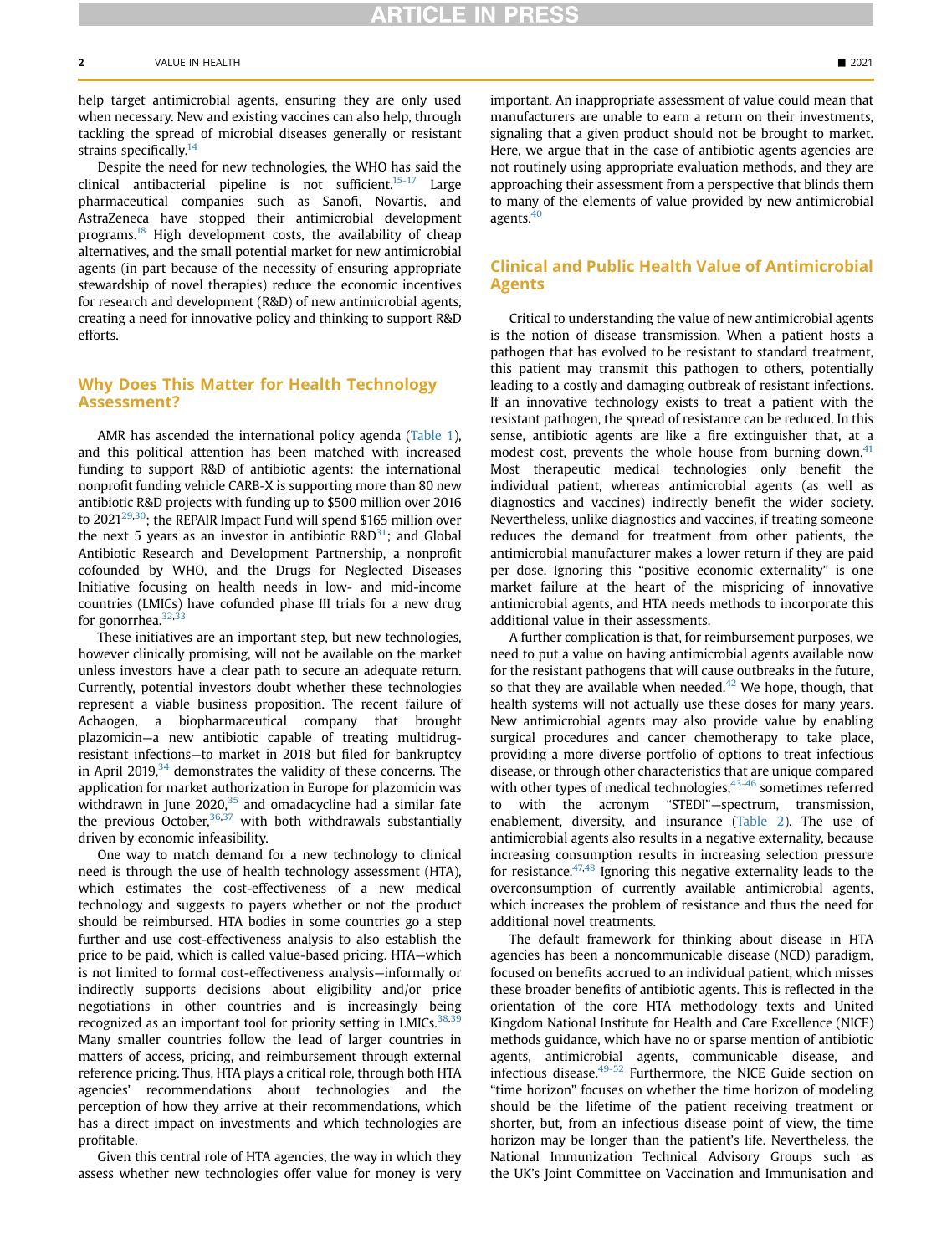#### <span id="page-2-0"></span>Table 1. High-level political action on antimicrobial resistance.

| Year                                                                                                                                                      | <b>Action</b>                                                                                                                                                                                   |  |
|-----------------------------------------------------------------------------------------------------------------------------------------------------------|-------------------------------------------------------------------------------------------------------------------------------------------------------------------------------------------------|--|
| 2015                                                                                                                                                      | World Health Assembly (the governing body of the WHO) agrees to a resolution on AMR and adopts a Global Action Plan on<br>AMR. $^{19}$                                                          |  |
| 2015                                                                                                                                                      | The G7 health ministers agree to a declaration on AMR. <sup>20</sup>                                                                                                                            |  |
| 2016                                                                                                                                                      | World leaders commit to the struggle against AMR at the UN General Assembly (1 of only 4 occasions on which a health issue<br>has been addressed in this forum). <sup>21</sup>                  |  |
| 2017                                                                                                                                                      | The G20 health ministers, meeting for the first time, address the importance of international cooperation on AMR. <sup>22</sup>                                                                 |  |
| 2017-2020                                                                                                                                                 | G20 leaders consider AMR for 4 consecutive years. <sup>23-26</sup> In 2019, G20 leaders specifically highlight the need for push and pull<br>incentives to promote R&D in antimicrobial agents. |  |
| 2019                                                                                                                                                      | G20 health and finance ministers meet together for the first time, discussing AMR. $27$                                                                                                         |  |
| 2020                                                                                                                                                      | Launch of the One Health Global Leaders Group on Antimicrobial Resistance by the WHO, the FAO of the UN, and OIE <sup>28</sup>                                                                  |  |
| AMR indicates antimicrobial resistance; FAO, Food and Agriculture Organization; OIE, World Organisation for Animal Health; R&D, research and development; |                                                                                                                                                                                                 |  |

UN, United Nations; WHO, World Health Organization

the US Preventive Services Task Force do often incorporate economic evaluations that capture community-wide externalities in developing their recommendations, demonstrating that it is feasible to adapt economic evaluation methods to the special characteristics of infectious diseases.<sup>53[,54](#page-5-28)</sup> A recent discussion around expanding the concept of what constitutes "value" in HTAs more broadly<sup>55</sup> also captures some of the elements that are important for antibiotic agents (risk of contagion and insurance), but not all.

There is some appreciation at policy levels of the importance of taking into account transmission benefits and the other unique benefits of antimicrobial agents alongside the negative externality associated with consumption. In the United Kingdom, for example, the government has committed to developing and testing a new antibiotic "subscription" purchasing model for 2 products based on revised assessment methods.<sup>[56,](#page-5-30)[57](#page-5-31)</sup> The model will consist primarily of annual lump-sum payments based on a product's value to the National Health Service rather than the number of doses sold, rewarding companies based on the full range of benefits provided by the product and recognizing that basing pharmaceutical companies' revenue for antimicrobial products on the number of doses sold does not provide appropriate incentives for stewardship. Nevertheless, although similar subscription models have been proposed in the United States $58,59$  $58,59$  and some national HTA agencies show an awareness of the issues surrounding antimicrobial agents, there are fewer signs of practical actions and less consideration being given to how these issues might impact payment models, $40,60$  $40,60$  although Norway has taken a first step in allowing the societal value of AMR to be included in HTA. $^{61}$  $^{61}$  $^{61}$  In the United Kingdom, the evaluation framework is under active development with NICE for the critical question of how a reasonable fixed price can be determined. $45,62$  $45,62$ Such a price must be sufficient to incentivize innovation, but also, in keeping with value-based pricing philosophy, represent good value for the taxpayer who is the ultimate payer in a single-payer healthcare system.

# Deficiencies of Current HTA Processes for Appraising New Antimicrobial Technologies

In our view, there are 3 main shortcomings in current HTA process: a methods-centric rather than problem-centric approach to dealing with new challenges, a lack of tools for thinking about the changing pattern of infection and resistance, and the absence of an approach to epidemiological risks. We expand on each in turn:

### Methods-Centric Rather Than Problem-Centric Approach to Dealing With New Challenges

HTA has developed its methodological armory over recent decades, but a danger with proficiency in a fixed armory is that elements of the problem are ignored because they are not easily handled with that armory. We argue this is the case for AMR. Challenges designing randomized control trials for antimicrobial agents make determining the patient-level clinical effectiveness of a new antimicrobial for resistant infections difficult,  $63-65$  and gauging an antimicrobial's population-level effectiveness cannot easily be done with trial data. Indeed, even assessing the baseline risk of a resistant outbreak is far from trivial: this risk cannot be readily read off or extrapolated from available epidemiological data. Furthermore, trials designed for registration of a new product may not reflect the variety of ways clinicians will use the technology in practice, so HTA bodies may need to think more broadly about a product's use and consider additional data sources, such as pharmacokinetic/pharmacodynamic data and pragmatic trials, cluster randomized trials, observational data, and other studies that capture the real-world effects of treatment, where applicable.<sup>44</sup>

# Lack of Tools for Thinking About the Changing Pattern of **Infection**

As noted earlier, HTA agencies' methods expertise tends to focus on NCDs. Nevertheless, most infectious disease models are population level, making them different from the models used for NCDs. For example, infectious disease models (1) generally have more parameters because they include contacts and transmission between individuals in addition to disease progression within the individual, (2) are difficult to validate because the unit of analysis is the population, and (3) have nonlinear model dynamics. Modeling the spread of resistant pathogens is particularly challenging because a critical determinant of the spread of resistance is the "fitness cost" associated with the resistance mechanism, and for many resistance mechanisms, this is not well understood. The expertise to interpret models of infectious diseases may lie not with HTA agencies but with other government agencies such as public health agencies and their advisory committees (such as the Joint Committee on Vaccination and Immunisation and the Advisory Committee on Antimicrobial Prescribing, Resistance and Healthcare Associated Infection in the United Kingdom). Hence, HTA agencies should build their capacity in this area but also partner with research and policy institutes and programs who can generate and interpret the fundamental scientific knowledge on which such modeling depends.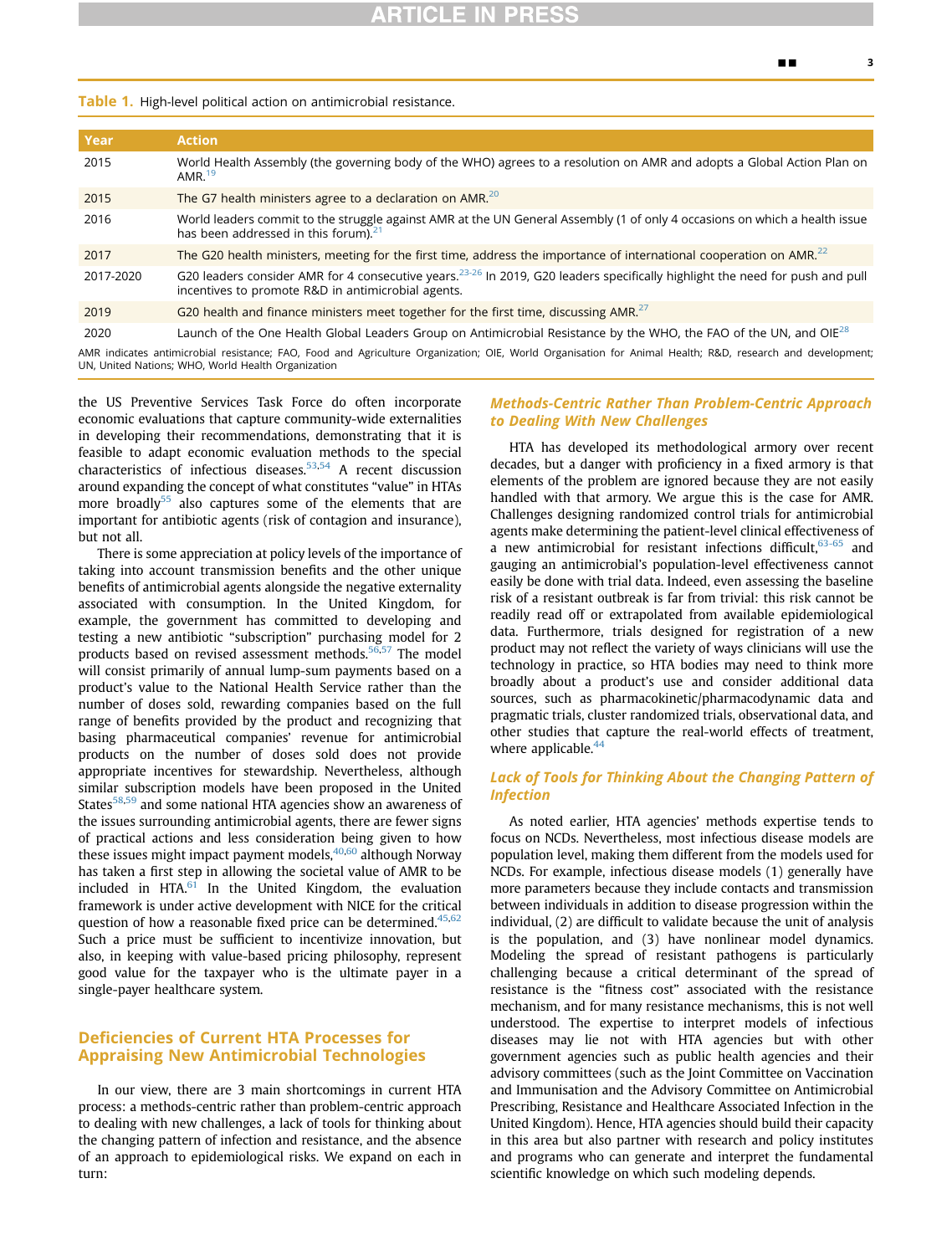# <span id="page-3-0"></span>Table 2. The "STEDI" values of antimicrobial agents.

| <b>Values</b> | <b>Description</b>                                                                                                  |
|---------------|---------------------------------------------------------------------------------------------------------------------|
| Spectrum      | Reducing unintended impacts on the microbiome through moving from broad- to narrow-spectrum antimicrobial agents    |
| Transmission  | Reducing spread to other individuals through effective treatment                                                    |
| Enablement    | Providing access to medical treatments and procedures through effective prophylaxis                                 |
| Diversity     | Reducing selection pressure on pathogens by increasing the range of treatment options available                     |
| Insurance     | Preparing for future increases in the prevalence of resistant infections by developing new antimicrobial agents now |
|               |                                                                                                                     |

Note. Adapted from Rothery et al<sup>[45](#page-5-32)</sup> and Outterson and Rex.<sup>46</sup>

STEDI indicates spectrum, transmission, enablement, diversity, and insurance.

#### Absence of an Approach to Epidemiological Risks

A persistent theme in health economics is the difficulty of assessing the quality of medical care. This expresses itself in HTA through a heightened awareness of the high cost of obtaining information about the effectiveness of a medical technology. Hence, as the field has matured, we have seen an emphasis on characterizing the uncertainty in the evidence base and making provisional decisions which get promising technologies into the hands of patients, while simultaneously generating additional evidence. Nevertheless, the risks in the area of antimicrobial agents are different in nature from the risk that, say, an antihypertensive may perform worse in the clinical setting than the trial setting: they are what could be called "epidemiological risks." The risks of poor clinical performance can, in principle, be reduced with larger, better designed, more representative trials and observational studies; epidemiological risks (eg, the risk of a new resistance mechanism evolving and spreading) cannot be reduced in this way, although relevant information may become available over time via surveillance systems collating data on resistant infections. As highlighted earlier, a key reason is that understanding and modeling the spread of resistance could be called "frontier science." Even if we could have perfect data about resistance patterns up to the present and perfect trial data about the performance of a new technology (and currently we are far from having either), we would not know how to extrapolate this information to predict future resistance trends if the technology were to be deployed. Nevertheless, despite this uncertainty, we need antimicrobial agents to provide protection against a potential future pandemic or rapid change in epidemiology, much as we need the protection that fire departments and the military provide, even if future demand for the new technologies proves to be lower than predicted. $41$ 

### What Can Be Done?

The shortcomings of HTA agencies identified in the previous section relate to their capacity to make assessments of new technologies to combat AMR in particular. HTA agencies perform an important role in our health systems, and for most of the technologies they consider (ie, those that apply to NCDs with no important externalities), their methods are, in our view, fit for purpose. Furthermore, some of the challenges mentioned, such as the difficulty developing predictive models that describe the emergence and transmission of resistant pathogens, are not the exclusive problem of HTA. Nevertheless, we believe HTA agencies (including related bodies applying HTA methods to priority setting in the health sector) could do more to address the shortcomings identified earlier with respect to the assessment of technologies to combat AMR. As LMICs increasingly embrace HTA, expanding the HTA tool kit and broadening the HTA role to appropriately assess

value for technologies addressing both NCDs and infectious diseases are increasingly important.

We make the following 3 recommendations.

# Recognize a Greater Role for Epidemiological Modeling and Structured Expert Judgment

Recognizing that methods for extracting more information from clinical trials and other studies cannot address major residual uncertainties (eg, surrounding the emergence and spread of resistance), we suggest that there is a greater role for formal epidemiological modeling and institutionalizing how expert judgment is used and quality controlled. For example, some of us have used Cooke's Classical Model, which incorporates a method for weighting experts based on their performance on test questions,  $66-68$  to elicit expert projections and uncertainty bounds for resistance rates.<sup>[69](#page-6-7)</sup> Of course, relying on expert judgment is a transitional solution. As science advances, epidemiological models will be developed that allow us to understand the spread of resistance with greater confidence than is currently possible. This requires trials and other studies to collect the endpoints needed in such models, such as resistance levels and antimicrobial use in the community. HTA agencies should both express this need to their sponsoring ministries and also engage with the scientific community to ensure that science, including the data that manufacturers are expected to submit in support of their technologies, evolves to align with the needs of decision makers.

## Recognize the Needs of Diverse Stakeholders and Decision Makers

Challenges such as AMR also raise the question of who is the customer for HTA. For most technologies, the primary customer will be healthcare providers or purchasers: they will change their procedures or purchasing. Nevertheless, AMR poses a long-term threat that falls under the purview of different system actors who control additional funding levers: national leaders outside the Ministry of Health, international organizations, and charitable foundations. Addressing these stakeholders in a way that ensures that messages are given a sympathetic hearing requires changes in presentation and building new relationships, and, possibly, institutions. An example of the lateral thinking this sort of challenge requires is the blueprint developed by the Center for Global Development to support an advance market commitment for a new tuber-culosis regimen.<sup>[70](#page-6-8)</sup>

# Recognize the Role and Value of Supporting Policies and **Targets**

Regarding epidemiological risks in the midrange future, we believe that government health agencies should play a role, because they can provide expectations of the national resistance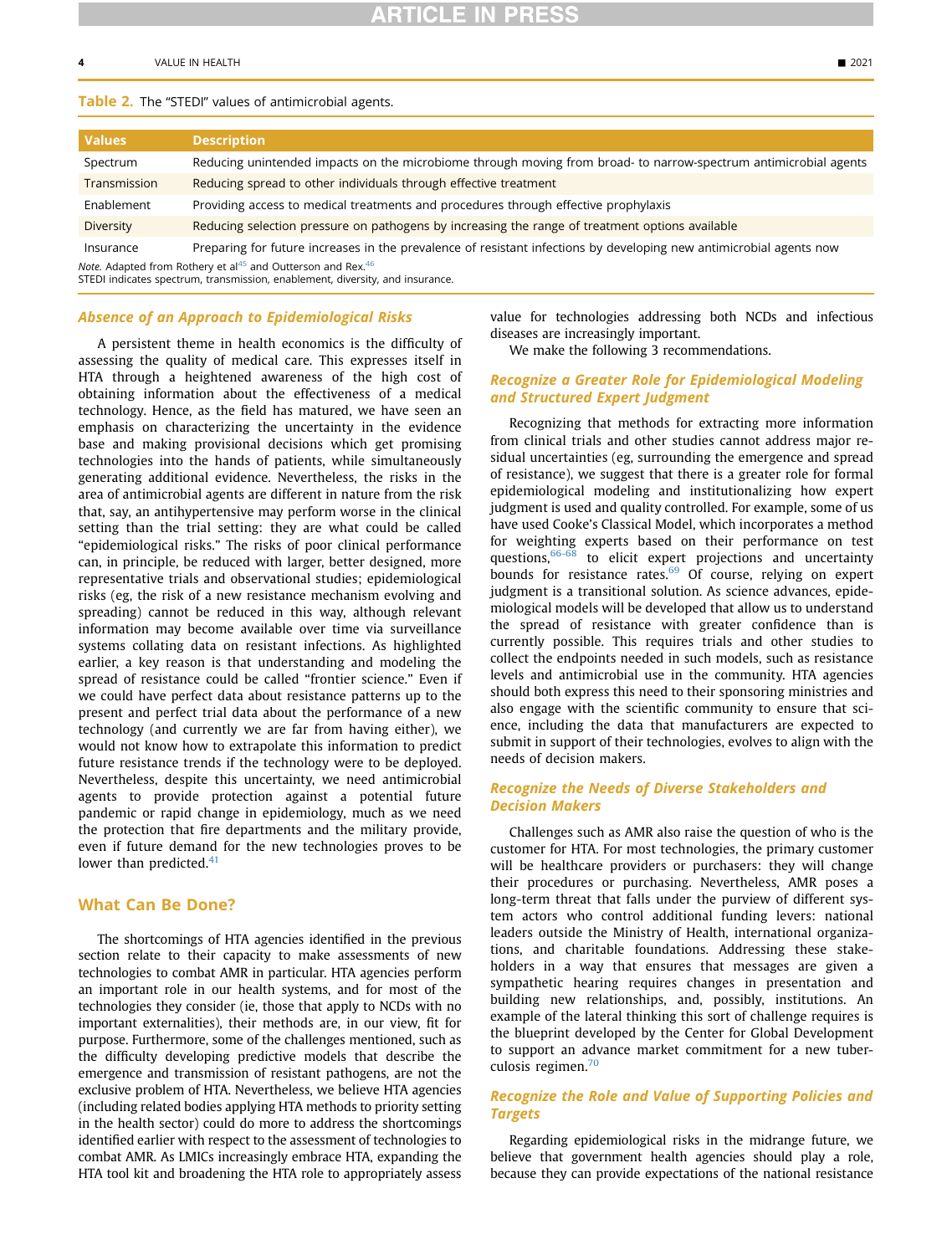profile. For example, the UK government has announced that it aims to reduce specific drug-resistant infections in the population by 10% by 2025.<sup> $/1$ </sup> HTA agencies should recognize that when there are significant externalities, contributing to these targets is an important goal that should also be formally factored into prioritization. Simultaneously, HTA can contribute to an understanding of whether declared targets are indeed health and welfare maximizing; a feedback mechanism should exist so that targets can be adjusted as evidence and understanding advances. To incentivize appropriate research, HTA agencies should incorporate in their guidelines explicit recommendations to capture the community externalities of antimicrobial agents and other infectious disease interventions where data to inform such valuations exist.

# Conclusion

HTA is based on the concept that there should be no "special pleading": that the rules should be applied without discrimination to all health technologies. This impartiality is core to HTA's conception of itself. Nevertheless, antimicrobial agents and AMR pose no challenge to the fundamental principles of HTA; the rules of HTA—developed primarily with technologies for NCDs in mind—do a poor job of addressing the particular scientific and policy challenges that arise in appraising technologies to combat infectious disease, similar to vaccines. $54,72$  $54,72$  We believe that HTA being part of the solution in the struggle against AMR will require an expansion in the technical tool kit and a change in philosophy. Otherwise, HTA risks becoming part of the problem, destroying value and destroying incentives to bring life-saving new technologies to future populations.

#### Article and Author Information

#### Accepted for Publication: June 7, 2021

#### Published Online: xxxx

#### doi: [https://doi.org/10.1016/j.jval.2021.06.002](http://doi.org/https://doi.org/10.1016/j.jval.2021.06.002)

Management Science, Strathclyde Business School, University of Strathclyde, Glasgow, Scotland, UK (Colson, Morton, Megiddo); Antimicrobial Resistance Centre, Norwegian Institute of Public Health, Oslo, Norway (Årdal); School of Public Health, Imperial College London, London, England, UK (Chalkidou); UK Department of Health and Social Care, London, England, UK (Davies); The Comparative Health Outcomes, Policy, and Economics Institute, University of Washington, Seattle, WA, USA (Garrison); Department of Infectious Disease Epidemiology, London School of Hygiene & Tropical Medicine, London, England, UK (Jit); Center for Disease Dynamics, Economics & Policy, Washington, DC, USA (Laxminarayan); Institute for Hygiene and Public Health, University Hospital Bonn, Bonn, Germany (Morel); Department of Business Studies, Uppsala University, Uppsala, Sweden (Morel); Geneva Transformative Governance Lab, Science Faculty, University of Geneva, Geneva, Switzerland (Morel); Department of Health Policy, Planning and Management, School of Public Health, University of Ghana, Legon, Ghana (Nonvignon); School of Law, Boston University, Boston, MA, USA (Outterson); F2G Limited, Eccles, Cheshire, UK and AMR Solutions, Boston, MA, USA (Rex); Bangladesh Institute of Development Studies, Dhaka, Bangladesh (Sarker); Centre for Health Economics, University of York, York, England, UK (Sculpher, Woods); China National Health Development Research Centre (National Centre for Medicine and Health Technology Assessment), Beijing, P. R. China (Xiao).

Correspondence: Abigail Colson, PhD, Management Science, University of Strathclyde, 199 Cathedral St, Glasgow, Scotland, United Kingdom G4 0QU. Email: [abigail.colson@strath.ac.uk](mailto:abigail.colson@strath.ac.uk)

Author Contributions: Concept and design: Colson, Morton, Garrison, Jit, Megiddo, Nonvignon, Outterson, Rex, Sculpher, Woods, Xiao

Analysis and interpretation of data: Colson, Morton, Årdal, Chalkidou, Davies, Megiddo, Morel, Sarker

Drafting of the manuscript: Colson, Morton, Årdal, Chalkidou, Davies, Garrison, Jit, Morel, Nonvignon, Outterson, Rex, Sculpher, Woods, Xiao Critical revision of the paper for important intellectual content: Colson, Mor-

ton, Årdal, Chalkidou, Davies, Garrison, Jit, Laxminarayan, Megiddo, Morel, Nonvignon, Outterson, Rex, Sarker, Sculpher, Woods, Xiao

Administrative, technical, or logistic support: Colson, Morton, Laxminarayan, Sarker

Supervision: Colson, Morton, Laxminarayan, Sarker Other: Outterson

Conflict of Interest Disclosures: Dr Morton reported receiving personal fees from AstraZeneca and the Office of Health Economics and being the principal investigator for my institution on a European commission innovative medicines consortium grant under the fp7 program. Financial resources came from the European commission, supplemented by nonfinancial resources in the form of staff time from partner companies, principally AstraZeneca, Roche, and Astellas from EFPIA (consortium of pharmaceutical firms) outside of the submitted work. Dr Årdal reported receiving grants from the European Union Innovative Medicines Initiative and the European Commission for European Union Joint Action on AMR and HAI during the conduct of the study. Dr Outterson reported receiving grants from US HHS – BARDA, UK – GAMRIF, Germany – BMBF, the Gates Foundation, and the Wellcome Trust outside of the submitted work. Dr Rex is chief medical officer and director, F2G, Ltd; editor-in-chief, AMR Solutions; operating partner and consultant, Advent Life Sciences; and adjunct professor of medicine, McGovern Medical School, Houston, TX. He sits on the scientific advisory boards of Bugworks Research, Inc; Basilea Pharmaceutica; Forge Therapeutics, Inc; Novo Holdings; and Roche Pharma Research and Early Development. He has received consulting fees from Phico Therapeutics; ABAC Therapeutics; Polyphor, Ltd; Heptares Therapeutics, Ltd; Gangagen, Ltd; Meiji Seika Pharma; Basilea Pharmaceutica International Ltd; Allecra Therapeutics GmbH; Forge Therapeutics, Inc; SinSa Labs; AtoxBio; Peptilogics; F. Hoffmann-LaRoche, Ltd; Novo Holdings; Innocoll; Vedanta; Progenity; Nosopharm SA; Roivant Sciences; Shionogi Inc; GlaxoSmithKline; and Pfizer Pharmaceuticals outside of the submitted work. He is a shareholder in AstraZeneca Pharmaceuticals; F2G, Ltd; Advent Life Sciences; Zikani Therapeutis; and Bugworks Research, Inc, outside of the submitted work. Dr Sculpher reported receiving grants from the National Institute of Health Research Policy Research Program during the conduct of the study and personal fees from various life science companies outside the submitted work. Dr Chalkidou is an editor for Value in Health and had no role in the peer review process of this article. No other disclosures were reported.

Funding/Support: Mark Jit was supported by the NIHR HPRU in Modelling and Health Economics (HPRU-2019-NIHR200908) and the NIHR HPRU in Immunisation (HPRU-2019-NIHR200929). Ramanan Laxminarayan was supported by a grant from the National Science Foundation (CCF1918628) to CDDEP. Chantel Morel was supported by the Joint Programming Initiative on AMR (JPIAMR2019-094 [Vetenskapsrådet: 2019-0031]).

# **REFERENCES**

- <span id="page-4-0"></span>1. [Teillant A, Gandra S, Barter D, Morgan DJ, Laxminarayan R. Potential burden](http://refhub.elsevier.com/S1098-3015(21)01590-4/sref1) [of antibiotic resistance on surgery and cancer chemotherapy antibiotic](http://refhub.elsevier.com/S1098-3015(21)01590-4/sref1) [prophylaxis in the USA: a literature review and modelling study.](http://refhub.elsevier.com/S1098-3015(21)01590-4/sref1) Lancet Infect Dis[. 2015;15\(12\):1429](http://refhub.elsevier.com/S1098-3015(21)01590-4/sref1)–1437.
- <span id="page-4-1"></span>2. [Pragasam AK, Shankar C, Veeraraghavan B, et al. Molecular mechanisms of](http://refhub.elsevier.com/S1098-3015(21)01590-4/sref2) colistin resistance in Klebsiella pneumoniae [causing bacteremia from India](http://refhub.elsevier.com/S1098-3015(21)01590-4/sref2)—a first report. [Front Microbiol](http://refhub.elsevier.com/S1098-3015(21)01590-4/sref2). 2017;7:2135.
- <span id="page-4-2"></span>3. [Gandra S, Mojica N, Klein EY, et al. Trends in antibiotic resistance among major](http://refhub.elsevier.com/S1098-3015(21)01590-4/sref3) [bacterial pathogens isolated from blood cultures tested at a large private](http://refhub.elsevier.com/S1098-3015(21)01590-4/sref3) [laboratory network in India, 2008-2014.](http://refhub.elsevier.com/S1098-3015(21)01590-4/sref3) Int J Infect Dis. 2016;50:75–82.
- <span id="page-4-3"></span>Guidelines for the treatment of malaria. Third edition. World Health Organization. [https://apps.who.int/iris/bitstream/handle/10665/162441/978](https://apps.who.int/iris/bitstream/handle/10665/162441/9789241549127_eng.pdf;jsessionid=E711513734D05C16402B0CEA30B12267?sequence=1) [9241549127\\_eng.pdf;jsessionid=E711513734D05C16402B0CEA30B12267?](https://apps.who.int/iris/bitstream/handle/10665/162441/9789241549127_eng.pdf;jsessionid=E711513734D05C16402B0CEA30B12267?sequence=1) [sequence=1.](https://apps.who.int/iris/bitstream/handle/10665/162441/9789241549127_eng.pdf;jsessionid=E711513734D05C16402B0CEA30B12267?sequence=1) Accessed August 19, 2021.
- <span id="page-4-4"></span>5. [Dondorp AM, Nosten F, Yi P, et al. Artemisinin resistance in Plasmodium](http://refhub.elsevier.com/S1098-3015(21)01590-4/sref5) [falciparum malaria \[published correction appears in](http://refhub.elsevier.com/S1098-3015(21)01590-4/sref5) N Engl J Med. [2009;361\(17\):1714\].](http://refhub.elsevier.com/S1098-3015(21)01590-4/sref5) N Engl J Med. 2009;361(5):455–467.
- 6. [Ashley EA, Dhorda M, Fairhurst RM, et al. Spread of artemisinin resistance in](http://refhub.elsevier.com/S1098-3015(21)01590-4/sref6) [Plasmodium falciparum Malaria \[published correction appears in](http://refhub.elsevier.com/S1098-3015(21)01590-4/sref6) N Engl J Med. [2014;371\(8\):786\].](http://refhub.elsevier.com/S1098-3015(21)01590-4/sref6) N Engl J Med. 2014;371(5):411–423.
- 7. [Woodrow CJ, White NJ. The clinical impact of artemisinin resistance in](http://refhub.elsevier.com/S1098-3015(21)01590-4/sref7) [Southeast Asia and the potential for future spread.](http://refhub.elsevier.com/S1098-3015(21)01590-4/sref7) FEMS Microbiol Rev. [2017;41\(1\):34](http://refhub.elsevier.com/S1098-3015(21)01590-4/sref7)–48.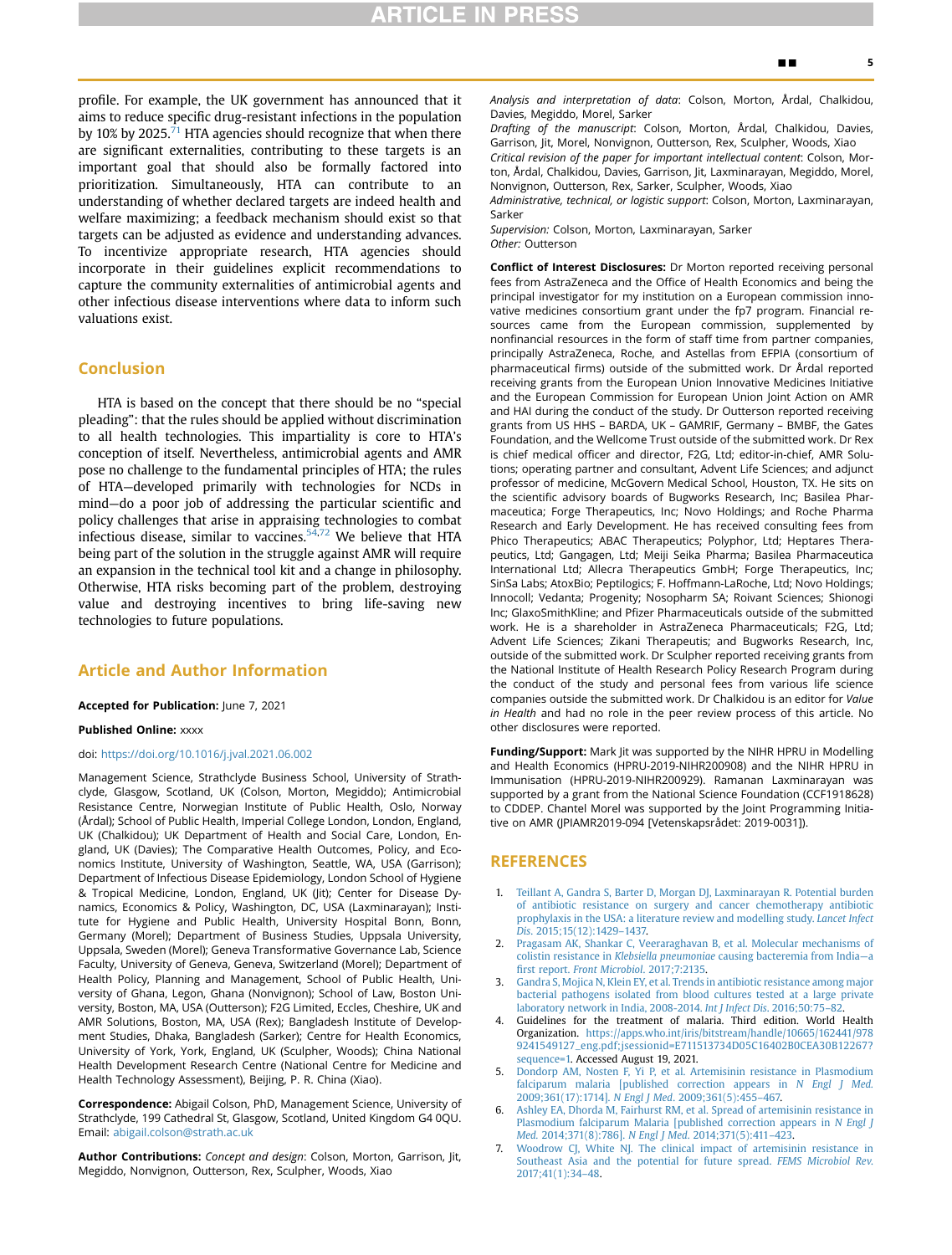- <span id="page-5-0"></span>8. Tuberculosis: multidrug-resistant tuberculosis (MDR-TB): what is multidrug-resistant tuberculosis (MDR-TB) and how dowe controlit?World Health Organization. [http://www.who.int/features/qa/79/en/.](http://www.who.int/features/qa/79/en/) Accessed July 12, 2019.
- <span id="page-5-1"></span>[Cassini A, Högberg LD, Plachouras D, et al. Attributable deaths and](http://refhub.elsevier.com/S1098-3015(21)01590-4/sref9) [disability-adjusted life-years caused by infections with antibiotic-resistant](http://refhub.elsevier.com/S1098-3015(21)01590-4/sref9) [bacteria in the EU and the European Economic Area in 2015: a](http://refhub.elsevier.com/S1098-3015(21)01590-4/sref9) [population-level modelling analysis.](http://refhub.elsevier.com/S1098-3015(21)01590-4/sref9) Lancet Infect Dis. 2019;19(1):56–66.
- <span id="page-5-2"></span>10. Antibiotic resistance threats in the United States, 2019. Centers for Disease Control and Prevention. [https://www.cdc.gov/drugresistance/pdf/threats](https://www.cdc.gov/drugresistance/pdf/threats-report/2019-ar-threats-report-508.pdf)[report/2019-ar-threats-report-508.pdf](https://www.cdc.gov/drugresistance/pdf/threats-report/2019-ar-threats-report-508.pdf). Accessed August 19, 2021.
- <span id="page-5-3"></span>11. Jonas OB, Irwin A, Berthe FCJ, Le Gall FG, Marquez PV. Drug-resistant infections: a threat to our economic future (vol. 2): final report (English). The World Bank. [http://documents.worldbank.org/curated/en/323311493396](http://documents.worldbank.org/curated/en/323311493396993758/final-report) 993758/fi[nal-report.](http://documents.worldbank.org/curated/en/323311493396993758/final-report) Accessed July 12, 2019.
- <span id="page-5-4"></span>12. Tackling drug-resistant infections globally: final report and recommendations: the review on antimicrobial resistance. [http://amr-review.org/sites/default/](http://amr-review.org/sites/default/files/160525_Final%20paper_with%20cover.pdf) fi[les/160525\\_Final%20paper\\_with%20cover.pdf](http://amr-review.org/sites/default/files/160525_Final%20paper_with%20cover.pdf). Accessed August 11, 2016.
- <span id="page-5-5"></span>13. [Laxminarayan R, Matsoso P, Pant S, et al. Access to effective antimicrobials: a](http://refhub.elsevier.com/S1098-3015(21)01590-4/sref13) worldwide challenge. Lancet[. 2016;387\(10014\):168](http://refhub.elsevier.com/S1098-3015(21)01590-4/sref13)–175.
- <span id="page-5-6"></span>14. Vaccines to tackle drug resistant infections: an evaluation of R&D opportunities. Wellcome Trust and The Boston Consulting Group. [https://](https://vaccinesforamr.org/wp-content/uploads/2018/09/Vaccines_for_AMR.pdf) [vaccinesforamr.org/wp-content/uploads/2018/09/Vaccines\\_for\\_AMR.pdf](https://vaccinesforamr.org/wp-content/uploads/2018/09/Vaccines_for_AMR.pdf). Accessed August 19, 2021.
- <span id="page-5-7"></span>2019 Antibacterial agents in clinical development: an analysis of the antibacterial clinical development pipeline. World Health Organization. [https://](https://apps.who.int/iris/bitstream/handle/10665/330420/9789240000193-eng.pdf) [apps.who.int/iris/bitstream/handle/10665/330420/9789240000193-eng.pdf](https://apps.who.int/iris/bitstream/handle/10665/330420/9789240000193-eng.pdf). Accessed May 14, 2021.
- 16. [Beyer P, Paulin S. Priority pathogens and the antibiotic pipeline: an update.](http://refhub.elsevier.com/S1098-3015(21)01590-4/sref16) [Bull World Health Organ](http://refhub.elsevier.com/S1098-3015(21)01590-4/sref16). 2020;98(3):151.
- 17. [Theuretzbacher U, Outterson K, Engel A, Karlén A. The global preclinical](http://refhub.elsevier.com/S1098-3015(21)01590-4/sref17) [antibacterial pipeline.](http://refhub.elsevier.com/S1098-3015(21)01590-4/sref17) Nat Rev Microbiol. 2020;18(5):275–285.
- <span id="page-5-8"></span>18. [Plackett B. Why big pharma has abandoned antibiotics.](http://refhub.elsevier.com/S1098-3015(21)01590-4/sref18) Nature. [2020;586\(7830\):S50](http://refhub.elsevier.com/S1098-3015(21)01590-4/sref18)–S52.
- <span id="page-5-34"></span>19. Antimicrobial resistance: draft global action plan on antimicrobial resistance. Sixty-Eights World Health Assembly, World Health Organization. [http://apps.](http://apps.who.int/gb/ebwha/pdf_files/WHA68/A68_20-en.pdf) who.int/gb/ebwha/pdf\_fi[les/WHA68/A68\\_20-en.pdf.](http://apps.who.int/gb/ebwha/pdf_files/WHA68/A68_20-en.pdf) Accessed August 19, 2021.
- <span id="page-5-35"></span>20. Declaration of the G7 Health Ministers 8 – 9 October 2015 in Berlin. G7 Germany 2015 Gesundheitsministertreffen. [http://www.bundesgesundhe](http://www.bundesgesundheitsministerium.de/fileadmin/Dateien/3_Downloads/G/G7/G7_Health_Ministers_Declaration_AMR_and_EBOLA.pdf) itsministerium.de/fi[leadmin/Dateien/3\\_Downloads/G/G7/G7\\_Health\\_Minis](http://www.bundesgesundheitsministerium.de/fileadmin/Dateien/3_Downloads/G/G7/G7_Health_Ministers_Declaration_AMR_and_EBOLA.pdf) [ters\\_Declaration\\_AMR\\_and\\_EBOLA.pdf.](http://www.bundesgesundheitsministerium.de/fileadmin/Dateien/3_Downloads/G/G7/G7_Health_Ministers_Declaration_AMR_and_EBOLA.pdf) Accessed April 30, 2017.
- <span id="page-5-36"></span>21. High-level meeting on antimicrobial resistance. General Assembly of the United Nations. [http://www.un.org/pga/71/event-latest/high-level-meeting](http://www.un.org/pga/71/event-latest/high-level-meeting-on-antimicrobial-resistance/)[on-antimicrobial-resistance/.](http://www.un.org/pga/71/event-latest/high-level-meeting-on-antimicrobial-resistance/) Accessed April 30, 2017.
- <span id="page-5-37"></span>22. Berlin Declaration of the G20 Health Ministers: Together Today for a Healthy Tomorrow. G20 Germany 2017. [https://www.bundesgesundheits](https://www.bundesgesundheitsministerium.de/fileadmin/Dateien/3_Downloads/G/G20-Gesundheitsministertreffen/G20_Health_Ministers_Declaration_engl.pdf) ministerium.de/fi[leadmin/Dateien/3\\_Downloads/G/G20-Gesundheitsminister](https://www.bundesgesundheitsministerium.de/fileadmin/Dateien/3_Downloads/G/G20-Gesundheitsministertreffen/G20_Health_Ministers_Declaration_engl.pdf) [treffen/G20\\_Health\\_Ministers\\_Declaration\\_engl.pdf](https://www.bundesgesundheitsministerium.de/fileadmin/Dateien/3_Downloads/G/G20-Gesundheitsministertreffen/G20_Health_Ministers_Declaration_engl.pdf). Accessed July 14, 2019.
- <span id="page-5-38"></span>23. G20 leaders' declaration: shaping an interconnected world. G20 Germany 2017 Hamburg. [https://www.oecd.org/els/health-systems/G20-leaders](https://www.oecd.org/els/health-systems/G20-leaders-declaration.pdf)[declaration.pdf](https://www.oecd.org/els/health-systems/G20-leaders-declaration.pdf). Accessed July 14, 2019.
- 24. G20 leaders' declaration: building consensus for fair and sustainable development. G20 Argentina 2018. [https://www.consilium.europa.eu/](https://www.consilium.europa.eu/media/37247/buenos_aires_leaders_declaration.pdf) [media/37247/buenos\\_aires\\_leaders\\_declaration.pdf](https://www.consilium.europa.eu/media/37247/buenos_aires_leaders_declaration.pdf). Accessed August 19, 2021.
- 25. The G20 Osaka Leaders' Declaration. [https://www.mofa.go.jp/policy/econ](https://www.mofa.go.jp/policy/economy/g20_summit/osaka19/en/documents/final_g20_osaka_leaders_declaration.html) [omy/g20\\_summit/osaka19/en/documents/](https://www.mofa.go.jp/policy/economy/g20_summit/osaka19/en/documents/final_g20_osaka_leaders_declaration.html)final\_g20\_osaka\_leaders\_declarati [on.html](https://www.mofa.go.jp/policy/economy/g20_summit/osaka19/en/documents/final_g20_osaka_leaders_declaration.html). Accessed August 19, 2021.
- 26. Leaders' declaration: G20 Riyadh summit. G20 Saudi Arabia Riyadh Summit. [https://www.consilium.europa.eu/media/46883/g20-riyadh-summit-leaders](https://www.consilium.europa.eu/media/46883/g20-riyadh-summit-leaders-declaration_en.pdf)[declaration\\_en.pdf](https://www.consilium.europa.eu/media/46883/g20-riyadh-summit-leaders-declaration_en.pdf). Accessed February 5, 2021.
- <span id="page-5-39"></span>27. Chancellor urges global action to tackle antimicrobial resistance crisis. GOV. UK. Published June 28. [https://www.gov.uk/government/news/chancellor](https://www.gov.uk/government/news/chancellor-urges-global-action-to-tackle-antimicrobial-resistance-crisis)[urges-global-action-to-tackle-antimicrobial-resistance-crisis.](https://www.gov.uk/government/news/chancellor-urges-global-action-to-tackle-antimicrobial-resistance-crisis) Accessed July 14, 2019.
- <span id="page-5-40"></span>28. World leaders join forces to fight the accelerating crisis of antimicrobial resistance. World Health Organization. [https://www.who.int/news/item/2](https://www.who.int/news/item/20-11-2020-world-leaders-join-forces-to-fight-the-accelerating-crisis-of-antimicrobial-resistance) [0-11-2020-world-leaders-join-forces-to-](https://www.who.int/news/item/20-11-2020-world-leaders-join-forces-to-fight-the-accelerating-crisis-of-antimicrobial-resistance)fight-the-accelerating-crisis-of[antimicrobial-resistance.](https://www.who.int/news/item/20-11-2020-world-leaders-join-forces-to-fight-the-accelerating-crisis-of-antimicrobial-resistance) Accessed February 5, 2021.
- <span id="page-5-9"></span>29. [Outterson K, Rex JH, Jinks T, et al. Accelerating global innovation to address](http://refhub.elsevier.com/S1098-3015(21)01590-4/sref29) [antibacterial resistance: introducing CARB-X.](http://refhub.elsevier.com/S1098-3015(21)01590-4/sref29) Nat Rev Drug Discov. [2016;15\(9\):589](http://refhub.elsevier.com/S1098-3015(21)01590-4/sref29)–590.
- <span id="page-5-10"></span>30. CARB X. <https://carb-x.org/>. Accessed September 30, 2020.
- <span id="page-5-11"></span>Novo Holdings launches USD 165m impact fund to combat antimicrobial resistance. REPAIR Impact Fund. [https://www.repair-impact-fund.com/news](https://www.repair-impact-fund.com/news-folder/repair-launch/)[folder/repair-launch/](https://www.repair-impact-fund.com/news-folder/repair-launch/). Accessed July 15, 2019.
- <span id="page-5-12"></span>32. [Piddock LJV, GARDP. The global antibiotic Research and Development Part](http://refhub.elsevier.com/S1098-3015(21)01590-4/sref32)nership (GARDP): a not-for-profi[t antibiotic development organisation.](http://refhub.elsevier.com/S1098-3015(21)01590-4/sref32) Lancet Infect Dis[. 2018;18\(12\):1304](http://refhub.elsevier.com/S1098-3015(21)01590-4/sref32)–1305.
- <span id="page-5-13"></span>33. [Piddock LJV. The global antibiotic research and development partnership](http://refhub.elsevier.com/S1098-3015(21)01590-4/sref33) [\(GARDP\): researching and developing new antibiotics to meet global public](http://refhub.elsevier.com/S1098-3015(21)01590-4/sref33) health needs. [Med Chem Commun](http://refhub.elsevier.com/S1098-3015(21)01590-4/sref33). 2019;10(8):1227–1230.
- <span id="page-5-14"></span>34. Antibiotics Biotech firms are struggling. The Economist; May 2, 2019. [https://](https://www.economist.com/business/2019/05/02/antibiotics-biotech-firms-are-struggling) [www.economist.com/business/2019/05/02/antibiotics-biotech-](https://www.economist.com/business/2019/05/02/antibiotics-biotech-firms-are-struggling)firms-are[struggling.](https://www.economist.com/business/2019/05/02/antibiotics-biotech-firms-are-struggling) Accessed July 15, 2019.
- <span id="page-5-15"></span>35. Zemdri: withdrawal of the marketing authorisation application. European Medicines Agency. [https://www.ema.europa.eu/en/medicines/human/](https://www.ema.europa.eu/en/medicines/human/withdrawn-applications/zemdri) [withdrawn-applications/zemdri](https://www.ema.europa.eu/en/medicines/human/withdrawn-applications/zemdri). Accessed September 30, 2020.
- <span id="page-5-16"></span>36. Nuzyra: withdrawal of the marketing authorisation application. European Medicines Agency. [https://www.ema.europa.eu/en/medicines/human/](https://www.ema.europa.eu/en/medicines/human/withdrawn-applications/nuzyra) [withdrawn-applications/nuzyra.](https://www.ema.europa.eu/en/medicines/human/withdrawn-applications/nuzyra) Accessed October 20, 2020.
- <span id="page-5-17"></span>37. Rex J, Outterson K. New antibiotics are not being registered or sold in Europe in a timely manner. AMR.Solutions. [https://amr.solutions/2020/09/07/new](https://amr.solutions/2020/09/07/new-antibiotics-are-not-being-registered-or-sold-in-europe-in-a-timely-manner/)[antibiotics-are-not-being-registered-or-sold-in-europe-in-a-timely](https://amr.solutions/2020/09/07/new-antibiotics-are-not-being-registered-or-sold-in-europe-in-a-timely-manner/)[manner/.](https://amr.solutions/2020/09/07/new-antibiotics-are-not-being-registered-or-sold-in-europe-in-a-timely-manner/) Accessed October 20, 2020.
- <span id="page-5-18"></span>38. [Tantivess S, Chalkidou K, Tritasavit N, Teerawattananon Y. Health Technology](http://refhub.elsevier.com/S1098-3015(21)01590-4/sref38) [Assessment capacity development in low- and middle-income countries:](http://refhub.elsevier.com/S1098-3015(21)01590-4/sref38) [experiences from the international units of HITAP and NICE.](http://refhub.elsevier.com/S1098-3015(21)01590-4/sref38) F1000Research. [2017;6:2119.](http://refhub.elsevier.com/S1098-3015(21)01590-4/sref38)
- <span id="page-5-19"></span>39. [MacQuilkan K, Baker P, Downey L, et al. Strengthening health technology assess](http://refhub.elsevier.com/S1098-3015(21)01590-4/sref39)[ment systems in the global south: a comparative analysis of the HTA journeys of](http://refhub.elsevier.com/S1098-3015(21)01590-4/sref39) [China, India and South Africa.](http://refhub.elsevier.com/S1098-3015(21)01590-4/sref39) Glob Health Action. 2018;11(1):1527556.
- <span id="page-5-20"></span>40. [Morton A, Colson A, Leporowski A, Trett A, Bhatti T, Laxminarayan R. How](http://refhub.elsevier.com/S1098-3015(21)01590-4/sref40) [should the value attributes of Novel antibiotics be considered in](http://refhub.elsevier.com/S1098-3015(21)01590-4/sref40) [reimbursement decision making?](http://refhub.elsevier.com/S1098-3015(21)01590-4/sref40) MDM Policy Pract. 2019;4(2): [2381468319892237.](http://refhub.elsevier.com/S1098-3015(21)01590-4/sref40)
- <span id="page-5-21"></span>41. [Rex JH, Outterson K. Antibiotic reimbursement in a model delinked from](http://refhub.elsevier.com/S1098-3015(21)01590-4/sref41) [sales: a benchmark-based worldwide approach.](http://refhub.elsevier.com/S1098-3015(21)01590-4/sref41) Lancet Infect Dis. [2016;16\(4\):500](http://refhub.elsevier.com/S1098-3015(21)01590-4/sref41)–505.
- <span id="page-5-22"></span>42. [Megiddo I, Drabik D, Bedford T, Morton A, Wesseler J, Laxminarayan R.](http://refhub.elsevier.com/S1098-3015(21)01590-4/sref42) [Investing in antibiotics to alleviate future catastrophic outcomes: what is the](http://refhub.elsevier.com/S1098-3015(21)01590-4/sref42) [value of having an effective antibiotic to mitigate pandemic in](http://refhub.elsevier.com/S1098-3015(21)01590-4/sref42)fluenza? Health Econ[. 2019;28\(4\):556](http://refhub.elsevier.com/S1098-3015(21)01590-4/sref42)–571.
- <span id="page-5-23"></span>43. Årdal C, Findlay D, Savic M, et al. Revitalizing the antibiotic pipeline: stimulating innovation while driving sustainable use and global access. Drive-AB Report. [http://drive-ab.eu/wp-content/uploads/2018/01/DRIVE-AB-](http://drive-ab.eu/wp-content/uploads/2018/01/DRIVE-AB-Final-Report-Jan2018.pdf)[Final-Report-Jan2018.pdf](http://drive-ab.eu/wp-content/uploads/2018/01/DRIVE-AB-Final-Report-Jan2018.pdf). Accessed July 25, 2019.
- <span id="page-5-33"></span>Karlsberg Schaffer S, West P, Towse A, et al. Assessing the value of new antibiotics: additional elements of value for health technology assessment decisions. Office of Health Economics. [https://www.ohe.org/system/](https://www.ohe.org/system/files/private/publications/OHE%20AIM%20Assessing%20The%20Value%20of%20New%20Antibiotics%20May%202017.pdf)files/ [private/publications/OHE%20AIM%20Assessing%20The%20Value%20of%20](https://www.ohe.org/system/files/private/publications/OHE%20AIM%20Assessing%20The%20Value%20of%20New%20Antibiotics%20May%202017.pdf) [New%20Antibiotics%20May%202017.pdf](https://www.ohe.org/system/files/private/publications/OHE%20AIM%20Assessing%20The%20Value%20of%20New%20Antibiotics%20May%202017.pdf). Accessed July 22, 2019.
- <span id="page-5-32"></span>Rothery C, Woods B, Schmitt L, Claxton K, Palmer S, Sculpher M. Framework for value assessment of new antimicrobials: implications of alternative funding arrangements for NICE appraisal. Policy Research Unit in Economic Evaluation of Health & Care Interventions. [http://www.eepru.org.uk/wp](http://www.eepru.org.uk/wp-content/uploads/2017/11/eepru-report-amr-oct-2018-059.pdf)[content/uploads/2017/11/eepru-report-amr-oct-2018-059.pdf](http://www.eepru.org.uk/wp-content/uploads/2017/11/eepru-report-amr-oct-2018-059.pdf). Accessed August 19, 2021.
- <span id="page-5-41"></span>46. [Outterson K, Rex JH. Evaluating for-pro](http://refhub.elsevier.com/S1098-3015(21)01590-4/sref46)fit public benefit corporations as an [additional structure for antibiotic development and commercialization.](http://refhub.elsevier.com/S1098-3015(21)01590-4/sref46) Transl Res[. 2020;220:182](http://refhub.elsevier.com/S1098-3015(21)01590-4/sref46)–190.
- <span id="page-5-24"></span>47. [Coast J, Smith RD, Millar MR. An economic perspective on policy to reduce](http://refhub.elsevier.com/S1098-3015(21)01590-4/sref47) [antimicrobial resistance.](http://refhub.elsevier.com/S1098-3015(21)01590-4/sref47) Soc Sci Med. 1998;46(1):29–38.
- <span id="page-5-25"></span>48. [Laxminarayan R, Brown GM. Economics of antibiotic resistance: a theory of](http://refhub.elsevier.com/S1098-3015(21)01590-4/sref48) optimal use. [J Environ Econ Manag](http://refhub.elsevier.com/S1098-3015(21)01590-4/sref48). 2001;42(2):183–206.
- <span id="page-5-26"></span>49. [Drummond MF, Sculpher MJ, Claxton K, et al.](http://refhub.elsevier.com/S1098-3015(21)01590-4/sref49) Methods for the Economic [Evaluation of Health Care Programmes](http://refhub.elsevier.com/S1098-3015(21)01590-4/sref49). 4th ed. Oxford, United Kingdom: [Oxford University Press; 2015.](http://refhub.elsevier.com/S1098-3015(21)01590-4/sref49)
- 50. [Neumann PJ, Ganiats TG, Russell LB, Sanders GD, Siegel JE, eds.](http://refhub.elsevier.com/S1098-3015(21)01590-4/sref50) Cost Effectiveness in Health and Medicine[. 2nd ed. Oxford, United Kingdom: Oxford](http://refhub.elsevier.com/S1098-3015(21)01590-4/sref50) [University Press; 2016.](http://refhub.elsevier.com/S1098-3015(21)01590-4/sref50)
- 51. Guide to the methods of technology appraisal 2013. National Institute for Health and Care Excellence. [https://www.nice.org.uk/process/pmg9/](https://www.nice.org.uk/process/pmg9/resources/guide-to-the-methods-of-technology-appraisal-2013-pdf-2007975843781) [resources/guide-to-the-methods-of-technology-appraisal-2013-pdf-2007](https://www.nice.org.uk/process/pmg9/resources/guide-to-the-methods-of-technology-appraisal-2013-pdf-2007975843781) [975843781.](https://www.nice.org.uk/process/pmg9/resources/guide-to-the-methods-of-technology-appraisal-2013-pdf-2007975843781) Accessed August 19, 2021.
- 52. [Stevenson MD, Oakley JE, Chick SE, Chalkidou K. The cost-effectiveness of](http://refhub.elsevier.com/S1098-3015(21)01590-4/sref52) [surgical instrument management policies to reduce the risk of vCJD](http://refhub.elsevier.com/S1098-3015(21)01590-4/sref52) [transmission to humans.](http://refhub.elsevier.com/S1098-3015(21)01590-4/sref52) J Oper Res Soc. 2009;60(4):506–518.
- <span id="page-5-27"></span>53. [Gessner BD, Duclos P, DeRoeck D, Nelson EA. Informing decision makers:](http://refhub.elsevier.com/S1098-3015(21)01590-4/sref53) [experience and process of 15 National Immunization Technical Advisory](http://refhub.elsevier.com/S1098-3015(21)01590-4/sref53) Groups. Vaccine[. 2010;28\(suppl 1\):A1](http://refhub.elsevier.com/S1098-3015(21)01590-4/sref53)–A5.
- <span id="page-5-28"></span>54. [Beutels P, Scuffham PA, MacIntyre CR. Funding of drugs: do vaccines warrant](http://refhub.elsevier.com/S1098-3015(21)01590-4/sref54) [a different approach?](http://refhub.elsevier.com/S1098-3015(21)01590-4/sref54) Lancet Infect Dis. 2008;8(11):727–733.
- <span id="page-5-29"></span>55. [Lakdawalla DN, Doshi JA, Garrison LP, Phelps CE, Basu A, Danzon PM.](http://refhub.elsevier.com/S1098-3015(21)01590-4/sref55) Defi[ning elements of value in health care](http://refhub.elsevier.com/S1098-3015(21)01590-4/sref55)—a health economics approach: an [ISPOR Special Task Force Report \[3\].](http://refhub.elsevier.com/S1098-3015(21)01590-4/sref55) Value Health. 2018;21(2):131–139.
- <span id="page-5-30"></span>56. Development of new antibiotics encouraged with new pharmaceutical payment system. GOV.UK, Department of Health & Social Care. [https://www.](https://www.gov.uk/government/news/development-of-new-antibiotics-encouraged-with-new-pharmaceutical-payment-system) [gov.uk/government/news/development-of-new-antibiotics-encouraged](https://www.gov.uk/government/news/development-of-new-antibiotics-encouraged-with-new-pharmaceutical-payment-system)[with-new-pharmaceutical-payment-system.](https://www.gov.uk/government/news/development-of-new-antibiotics-encouraged-with-new-pharmaceutical-payment-system) Accessed January 19, 2021.
- <span id="page-5-31"></span>57. Perkins M, Glover D. How the 'NHS model' to tackle antimicrobial resistance (AMR) can set a global standard. NHS. [https://www.england.nhs.uk/blog/](https://www.england.nhs.uk/blog/how-the-nhs-model-to-tackle-antimicrobial-resistance-amr-can-set-a-global-standard/) [how-the-nhs-model-to-tackle-antimicrobial-resistance-amr-can-set-a-glo](https://www.england.nhs.uk/blog/how-the-nhs-model-to-tackle-antimicrobial-resistance-amr-can-set-a-global-standard/) [bal-standard/](https://www.england.nhs.uk/blog/how-the-nhs-model-to-tackle-antimicrobial-resistance-amr-can-set-a-global-standard/). Accessed January 19, 2021.